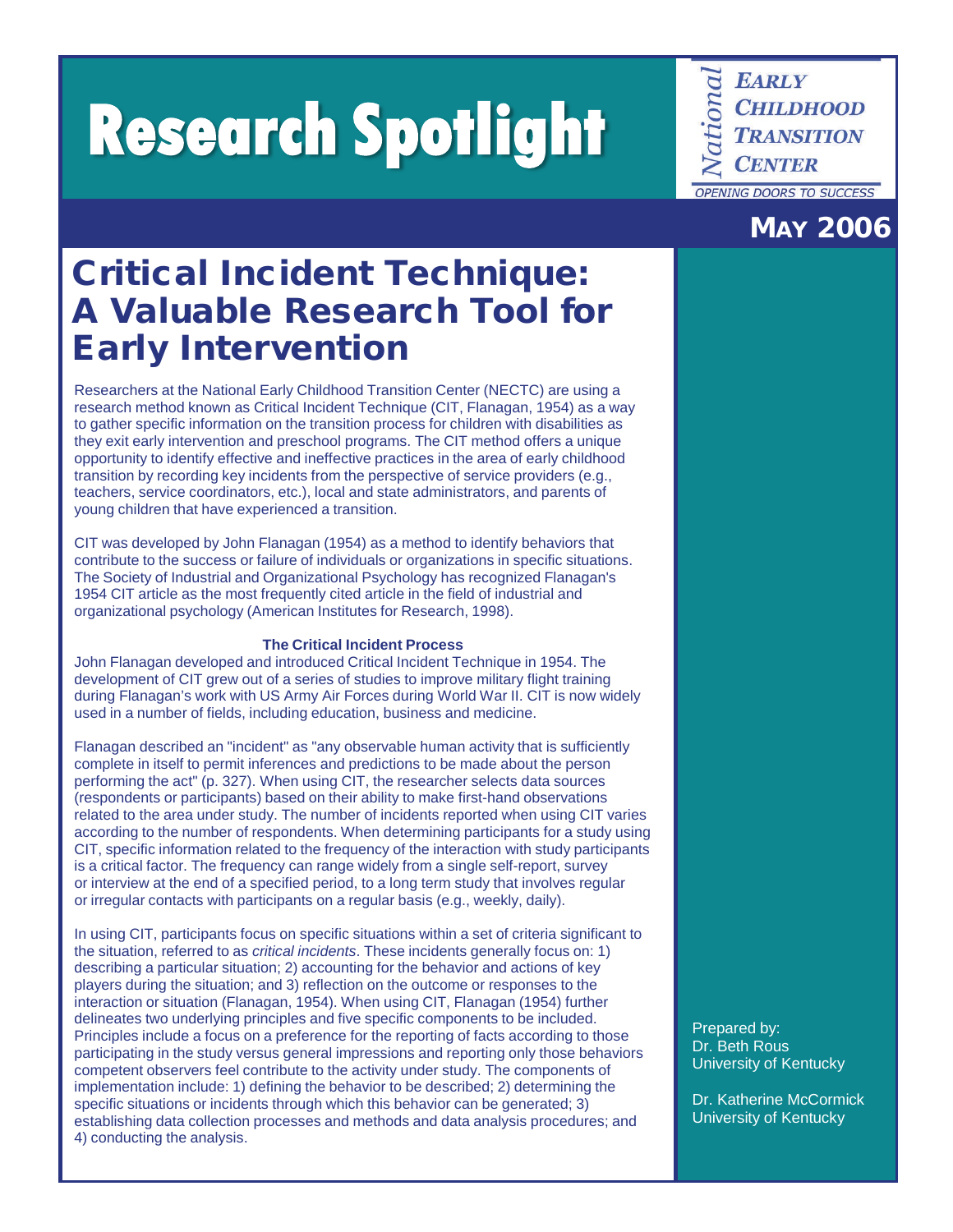The American Institutes for Research (1998) identified several questions that can help in identifying a critical incident:

- ♦ What preceded and contributed to the incident?
- ♦ What did the person or people do or not do that had an effect?
- What was the outcome or result?
- What made this action effective or ineffective?
- What could have made the action more effective?

Methods for collecting the data can include questionnaires and/or interviews (individual or group). No matter which method is selected, researchers should include enough contextual information to encourage participants to recall a particular situation or instance related to the topic of study.

In 1964, Flanagan offered a nine step inductive process for analyzing critical incidents. These steps include:

- 1. Select a general frame of reference
- 2. Sort a sample of incidents
- 3. Formulate tentative headings
- 4. Sort additional incidents into areas, formulating new categories and subcategories as necessary
- 5. Clip similar statements together
- 6. After most have been classified, prepare tentative definitions for general headings and categories.
- 7. Make tentative selection of level of specificity-generality to be used; redefine as necessary
- 8. Record each classification on back of card
- 9. Have an independent check made on classification of all incidents

#### **How NECTC Is Using CIT**

NECTC is using Critical Incident Technique to determine effective transition practices at state and local levels and understand how transition practices support children and families in being successful once they begin school. Information is being collected over a four-year period by survey and is entitled: "Tell Us Your Transition Story". Multiple formats are available to participants. A web-based and paper version of the survey is available in both English and Spanish. Participants are also offered the opportunity to record their transition story, which is then transcribed and entered into the data system and incentives are provided.

To solicit stories, NECTC staff and other collaborators have used "Tell Us Your Transition Story" booths at state and national conferences. Potential participants are provided with general information about the study and the multiple ways in which they can share their stories. A computer is available to allow participants to submit a story, an audio tape recorder is available for those that prefer to verbally tell their story and paper copies are available for those that prefer to write their story.

#### **Summary**

Transition is a complex process that involves multiple players and perspectives. The value of CIT for studies of transition and other early intervention practice lies in its potential to help researchers identify and understand the variables critical to complex behavior and interactions. It provides an opportunity to include diverse voices from the grassroots.